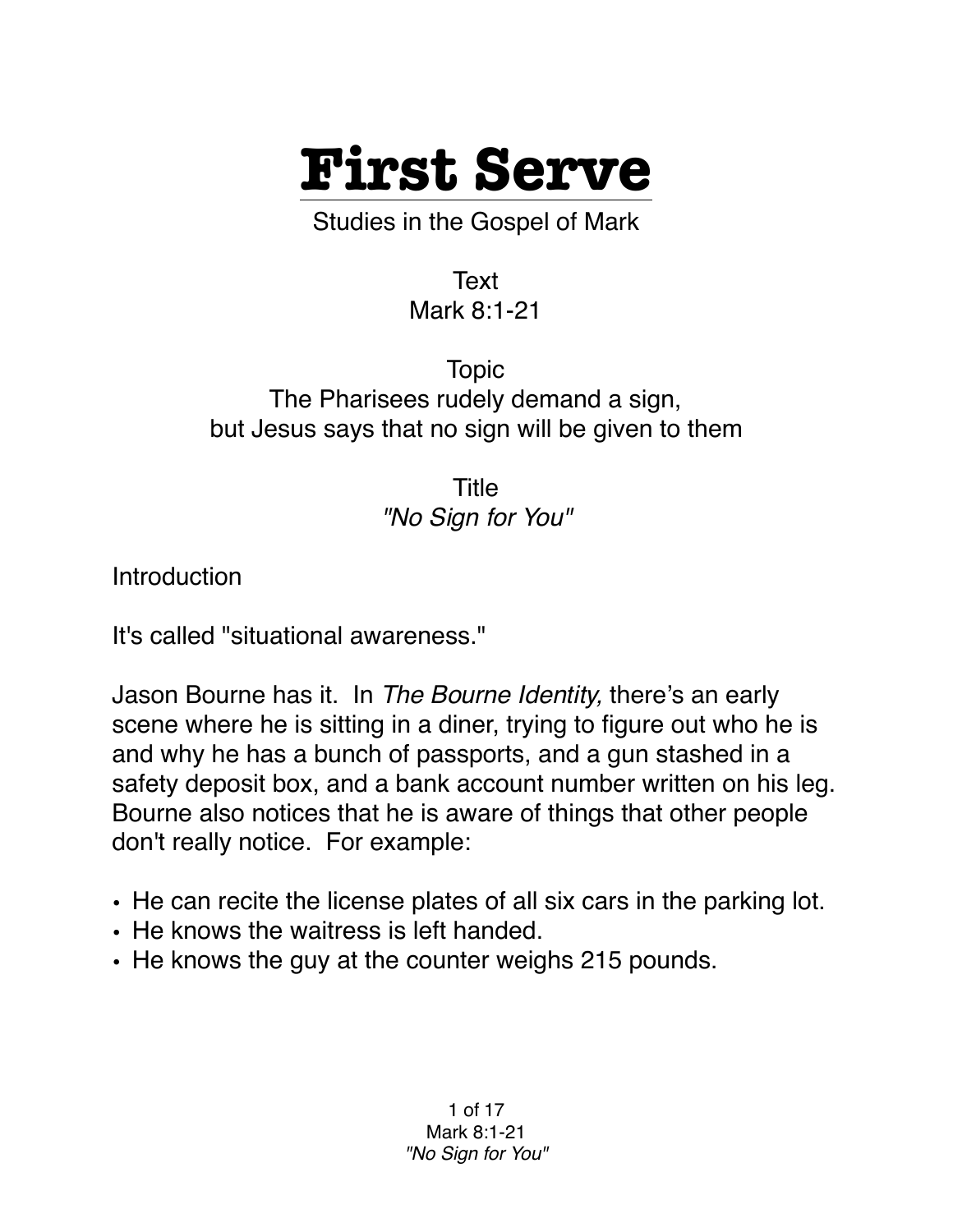Maybe *Mission: Impossible* is more your speed. After their mission failed, and most of his team was killed, Ethan Hunt recognizes that the folks in the cafe he is in are a second IMF team that was also present during his mission. He goes around the room, identifying each one.

By far the most fun film example of situational awareness is a scene in the first *Men in Black.* While looking for "the best of the best of the best," in the shooting simulator, everyone else is killing the monsters that pop-up. Not Will Smith, who shoots the cardboard cutout of an eight year old girl. He explains, "I saw little Tiffany. I'm thinking, y'know, eight-year-old girl, middle of the ghetto, bunch of monsters, this time of night with quantum physics books? She's about to start something. She's about eight years old, those books are WAY too advanced for her. If you ask me, I'd say she's up to something."

He was right. He possessed a situational awareness the other candidates did not.

Jesus possessed marvelous situational awareness. Not because He was God, and therefore omniscient. While He was on the earth, Jesus voluntarily set-aside the independent use of His deity in order to be submitted to His Father and walk as a Spirit-filled man.

Jesus did sometimes receive what we would call a word of knowledge that gave Him information He could not have known as a man - like knowing a woman had touched His garment, or knowing that a woman had been married five times and was currently living in sin with a man.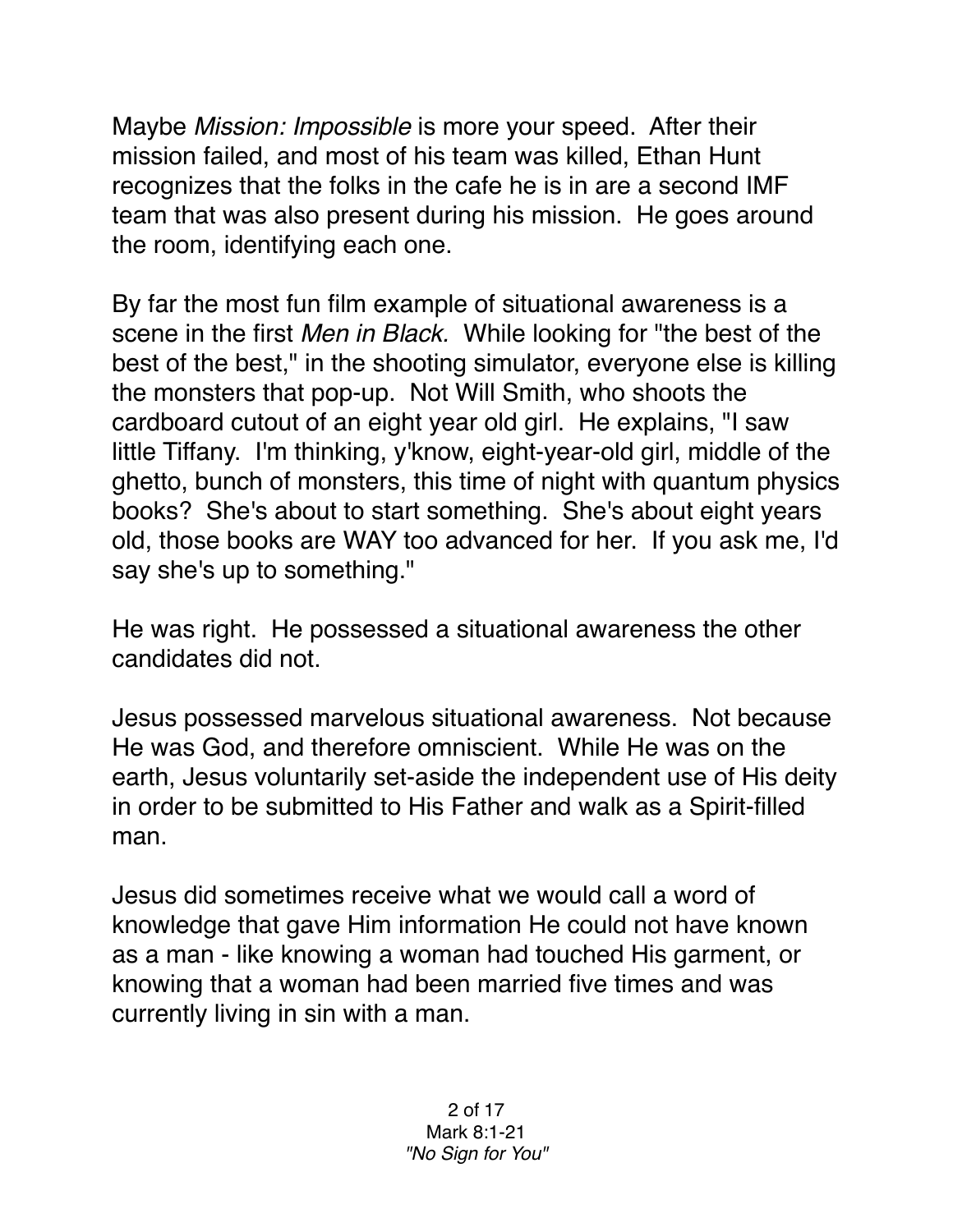Other times, however, His awareness was more a matter of His own compassionate observation.

We see an example of this in the feeding of the four thousand, when He says, "I have compassion on the multitude, because they have now continued with Me three days and have nothing to eat. And if I send them away hungry to their own houses, they will faint on the way; for some of them have come from afar" (Mark 8:2-3).

Among the many, many things our passage has to teach us, one is that Jesus wants **us** to grow in situational awareness especially spiritually - in order to better serve Him and spread the Gospel.

I'll organize my thoughts around two points: #1 Become More Aware Of The Situations Of Those Around You, and #2 Become More Aware Of The Situations That Surround You.

#1 Become More Aware Of The Situations Of Those Around You (v1-10)

Since a lot of you are military, or law enforcement, or firefighters, or other emergency services, you probably have above average to excellent situational awareness. It may come naturally to you, and your training has enhanced it.

Good for you - but we are exploring *spiritual* situational awareness, as the prerequisite to serving others by the leading and empowering of God the Holy Spirit.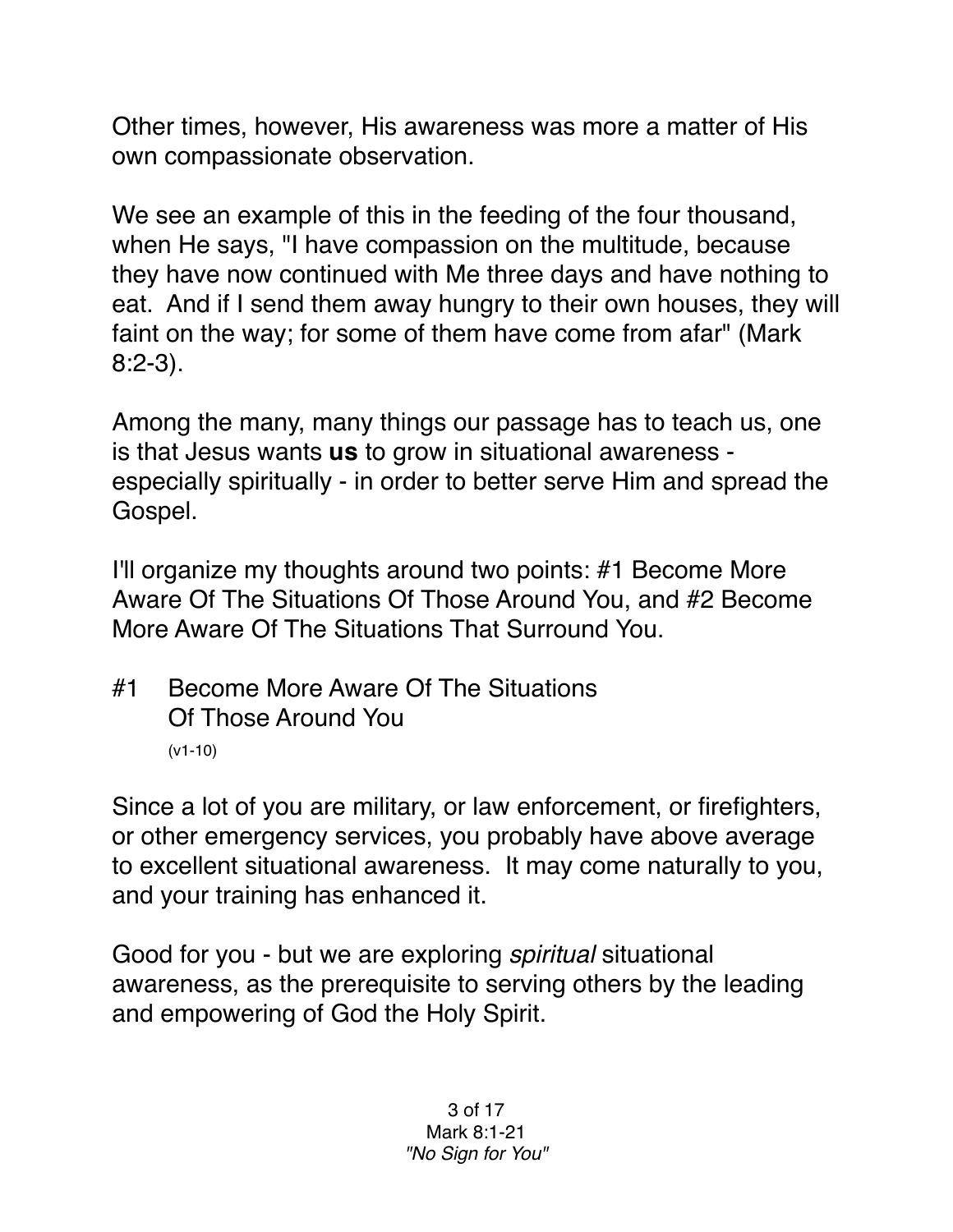Mar 8:1 In those days, the multitude being very great and having nothing to eat, Jesus called His disciples to Him and said to them, Mar 8:2 "I have compassion on the multitude, because they have now continued with Me three days and have nothing to eat. Mar 8:3 And if I send them away hungry to their own houses, they will faint on the way; for some of them have come from afar."

We mostly criticize the large crowds that followed Jesus for seeking Him only for what He might do for them in terms of miracles of healings and exorcisms.

This "multitude" was with Jesus "three days," and nothing miraculous was reported. Jesus hadn't even fed them, like He had a previous multitude.

It seems He was preaching to them, teaching them, and that they were more interested in the food of the Word of God than they were in their daily bread.

Now it was hungry-time.

Spiritual situational awareness starts with compassion. We talked a great deal about compassion when we studied the feeding of the five thousand. As a summary of that teaching, I'd say that the way to be more compassionate to others is to remember the Lord's compassion towards you.

No one, in a sense, was less deserving of the Lord's help than you were. That's true, of course, of all of us. While we were yet sinners, separated from God, enemies of God, Jesus went to the Cross, and He died for our sins.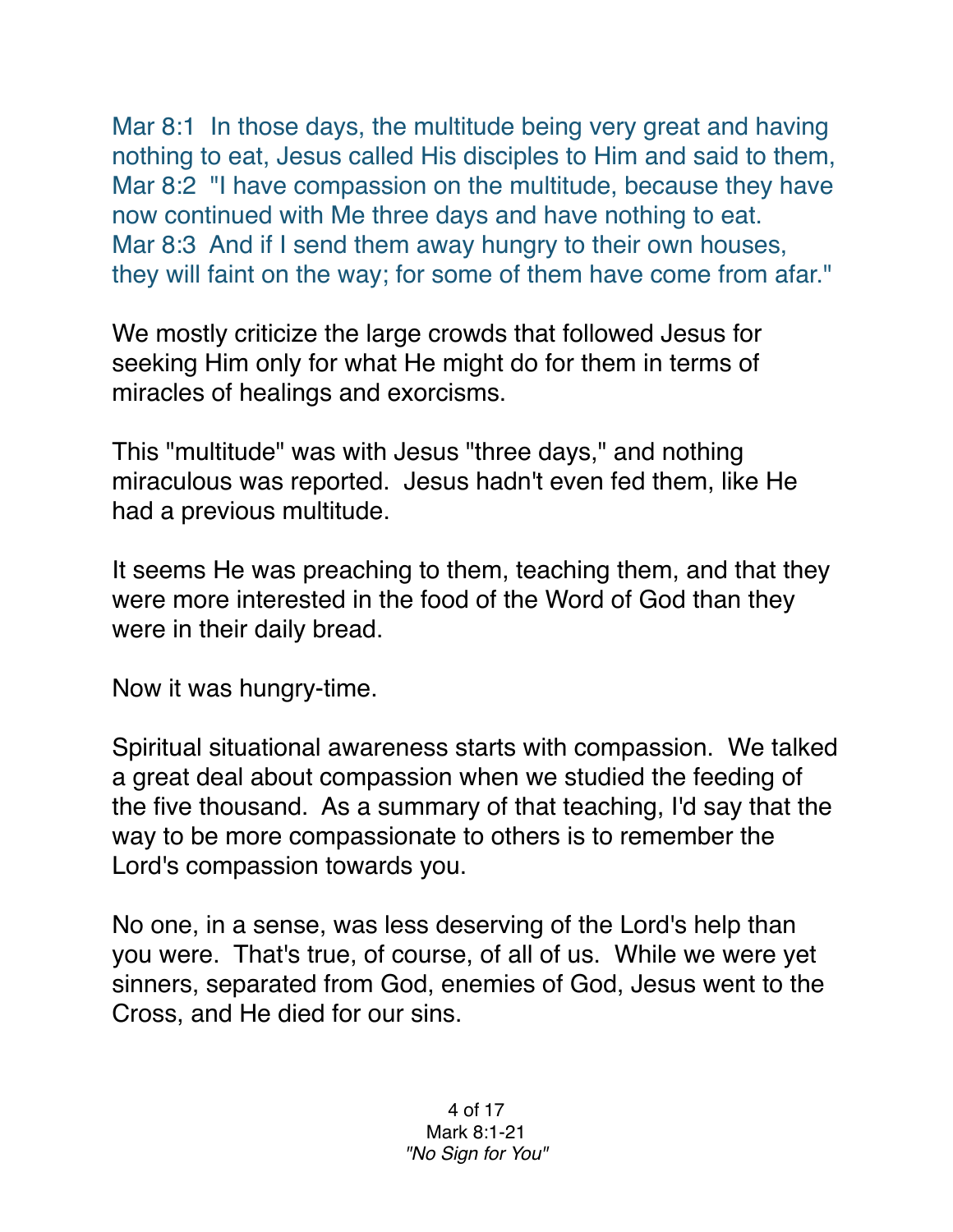It was John Bradford, in the 1500's, who used to say, anytime he saw prisoners being led to their execution, "but for the grace of God, there goes John Bradford." We've adapted it, saying, "but for the grace of God, there go I."

Jesus' compassion for us, when properly understood, translates into compassion for others.

It didn't take omniscience, or a word of knowledge, to realize that people who hadn't eaten in three days were hungry, and that they might have a difficult journey home without eating.

When is the last time I went three days without eating, only to walk twenty or forty miles? Never, that's when. At Disneyland it's nothing to rack-up ten or so miles, walking, in a day. *It's fueled by churros and Turkey legs and Dole pineapple whip.*

Mar 8:4 Then His disciples answered Him, "How can one satisfy these people with bread here in the wilderness?"

The disciples get slammed in the commentaries for being so dull. Didn't Jesus recently feed another, larger, multitude? Had they learned nothing?

The incredible reaction of the disciples has led some commentators to the erroneous conclusion that, for some reason, this is a bad retelling of the previous story.

It isn't. Mark goes out of his way to let you know this miracle is different:

• The number of people fed is different.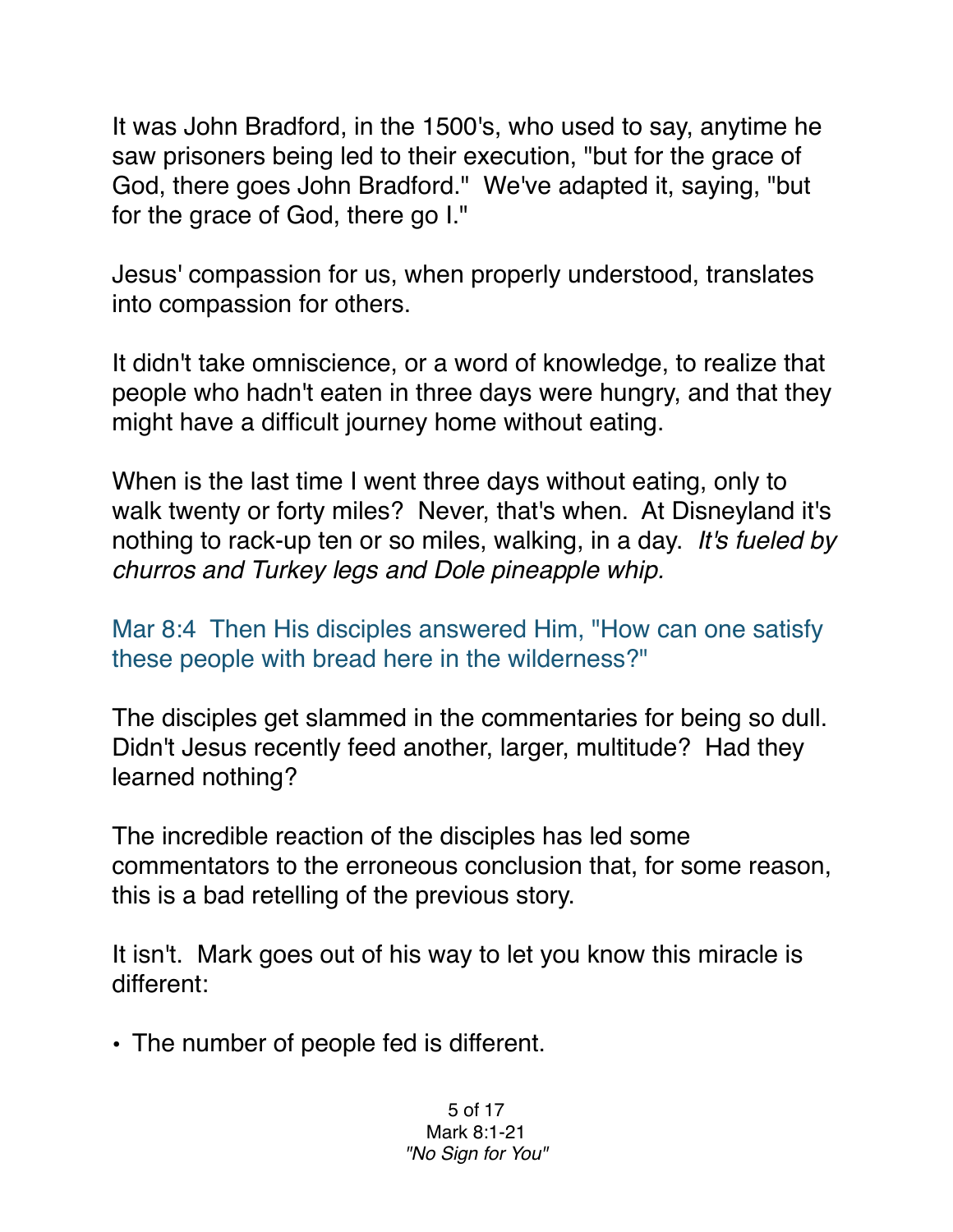- The first miracle took place in Galilee, near Bethsaida. This miracle took place near Decapolis.
- In the first miracle, Jesus started with five loaves and two fish, while here He had seven loaves "and a few fish."
- The 5000 had been with Him one day, but the 4000 had been with him three days.
- Twelve baskets of fragments were left over after the 5000 were fed, but only seven baskets after the 4000 were fed.
- There were even two different kinds of baskets used: for the 5000, small wicker lunch baskets; for the 4000, large hampers, big enough to hold a man.

Were the disciples really that dull, to so quickly dismiss and forget the feeding of the five thousand? Maybe.

I'm that dull. No matter how many scrapes the Lord gets me out of, I wonder if He can do it again when another trial comes along.

But there is something else to factor in regarding the disciples reaction to the four thousand. Everyone agrees that this crowd consisted of primarily Gentiles. Decapolis was in Israel, but mostly Gentiles lived there.

The disciples said, "how can one satisfy **these** people," meaning non-Jews. The mission of Jesus, as stated by Him, was to bring salvation to the Jews. When Jesus sent the disciples out, He specified that he was sending them to the lost sheep of Israel.

Jesus had made His "to the Jew first" mission clear to the Syro-Phoenecian woman who came seeking a miracle (Mark 7).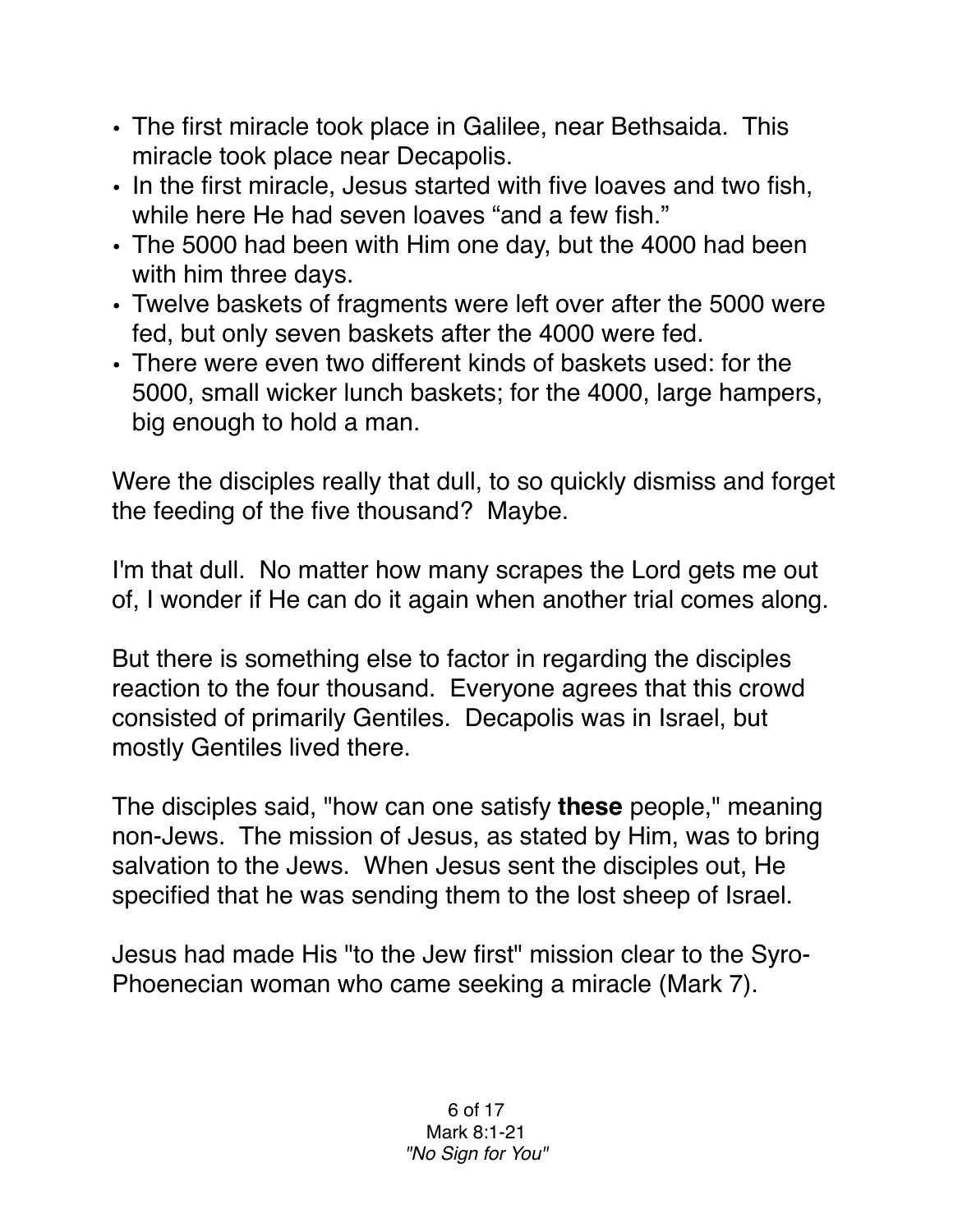True, Jesus helped her in the end, delivering her daughter from a demon from a distance; but it would be quite a leap in the disciple's thinking to suppose Jesus would perform a large-scale miracle for a crowd of mostly Gentiles.

I think the disciples knew what Jesus *could* do, but didn't think He *would* do it, not at that time, not for "these people."

If we're wanting to grow in our awareness, and be used to serve the Gospel, we need to drop an us-versus-them mindset, and see everyone as a person the Lord can serve, and save.

Next, we must stop limiting the Lord by thinking that though He could do something, He won't.

Why would we think that? In some cases, our theology limits what the Lord can do. There are those, for example, who don't believe the Lord died for everyone. They limit His atoning work on the Cross. That kind of theology eventually hinders evangelism.

Check this out. This is the only time Jesus says of Himself that He has compassion, and it is on the Gentile multitude. Not just His elect nation, but upon whosoever was in that crowd.

We can also limit God by wanting Him to keep working in the same way, through the same ministries we are comfortable with. We want Him to fit into our plan, rather than discover His.

Let us instead have an excited anticipation that the Lord can and will do something wonderful. "Why not here?, Why not now?" ought to be our heart's cry. Our part is to observe and step-up to be used.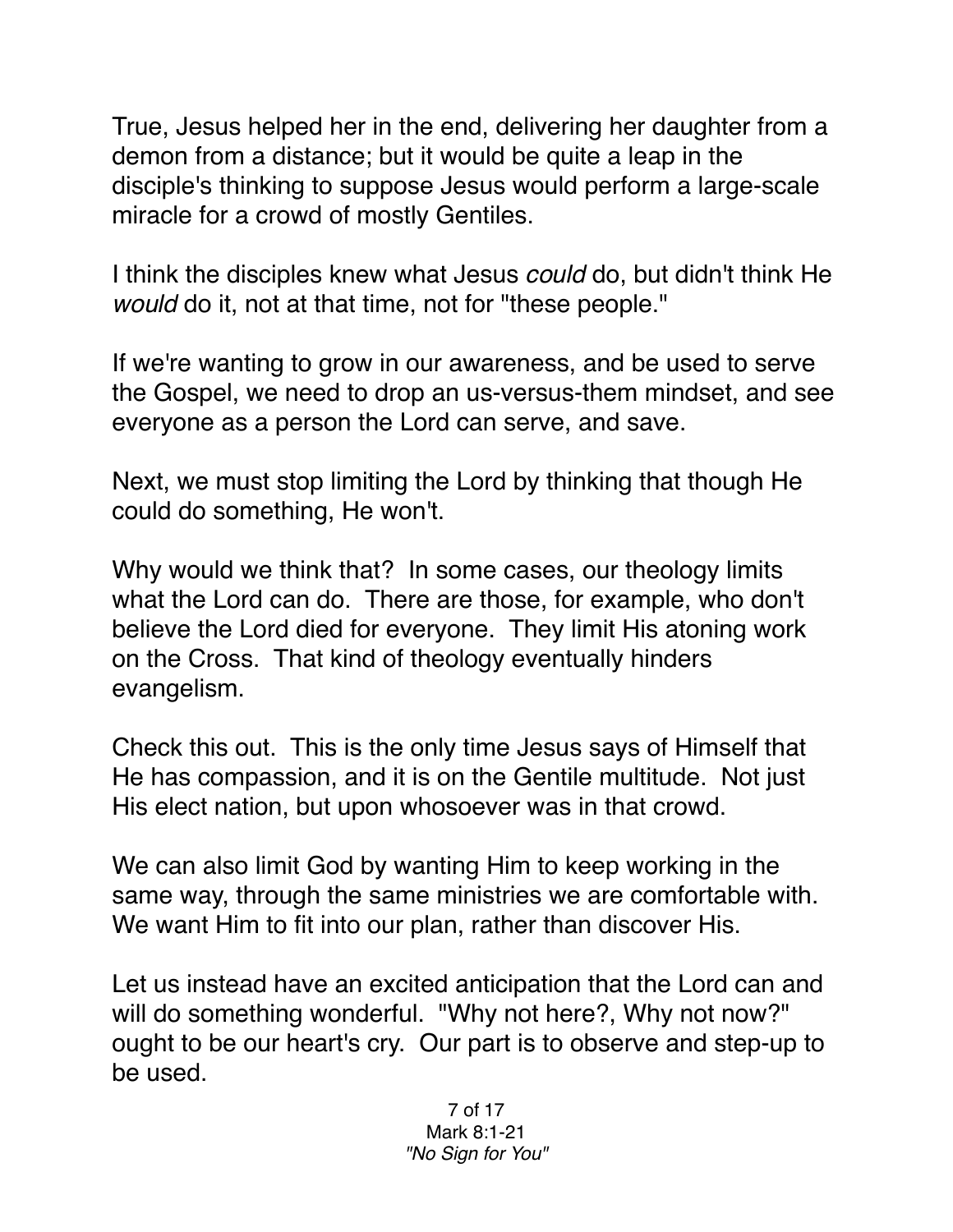Mar 8:5 He asked them, "How many loaves do you have?" And they said, "Seven."

When Jesus fed the five thousand, the meager food was collected from the crowd. This time, the disciples had to use their own food.

Sooner or later in your walk with Jesus, and many times over the years, you will be challenged to dip into your own resources, to help others.

I think many Christians do not grow in spiritual awareness simply because, when faced with an opportunity to help in a practical way, by using their own money or resources, they refuse.

We don't solicit your money. What you give, or do not give, is between you and the Lord.

Since we don't solicit your money, I can say what I'm going to say next with a clear conscience, knowing it isn't some trick to try to coerce you to give.

We're talking about spiritual awareness. Look around you; what do you see? You see a building, with utilities and grounds to maintain, and furnishings. Beyond those material things you see staff, missionaries, mission opportunities, and ministries.

All of that gives you opportunities to give. Do you - give? It's between you and the Lord. But if you can come here and give nothing, or very little, you're definitely not situationally aware.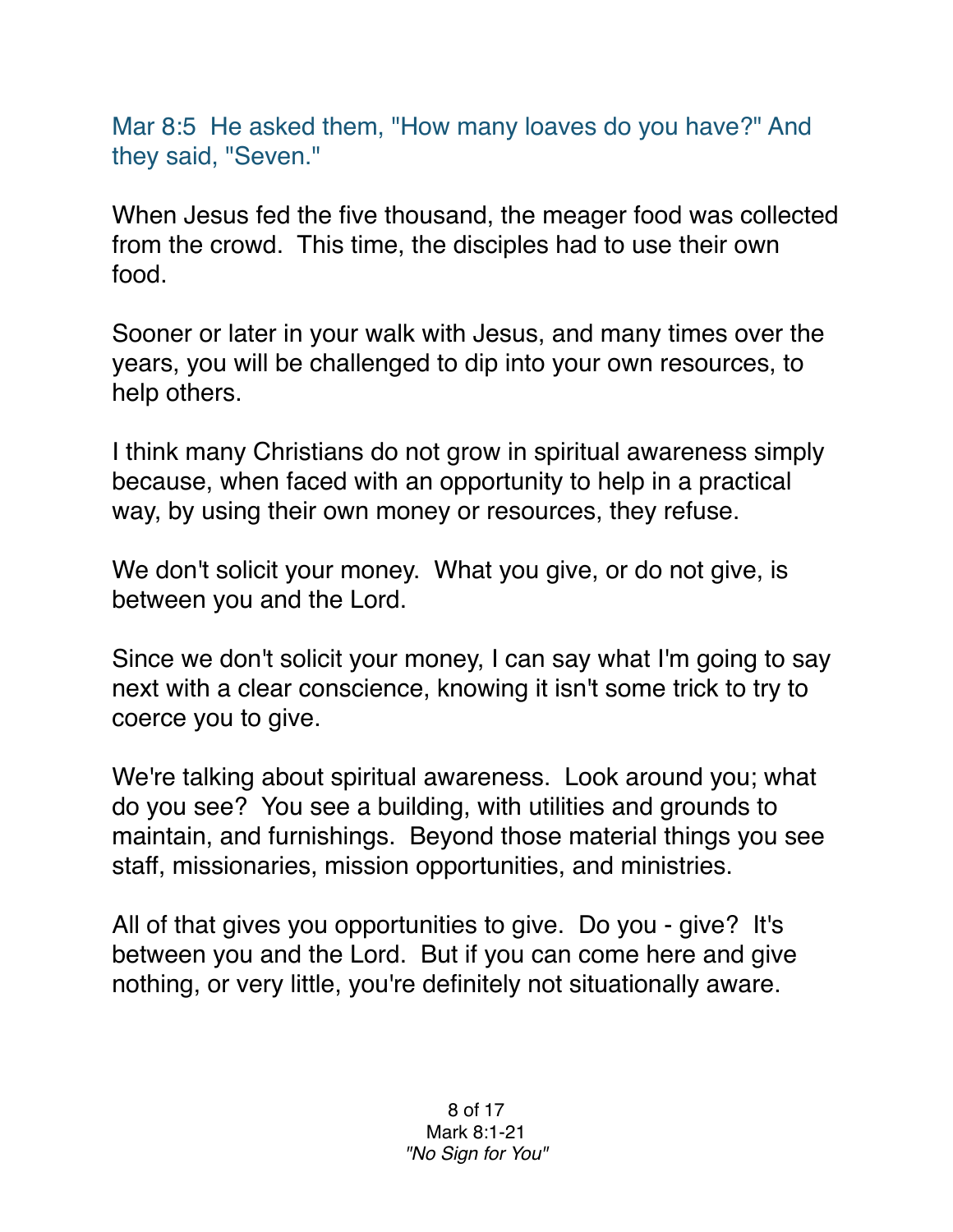Mar 8:6 So He commanded the multitude to sit down on the ground. And He took the seven loaves and gave thanks, broke them and gave them to His disciples to set before them; and they set them before the multitude.

Mar 8:7 They also had a few small fish; and having blessed them, He said to set them also before them.

Mar 8:8 So they ate and were filled, and they took up seven large baskets of leftover fragments.

Mar 8:9 Now those who had eaten were about four thousand. And He sent them away,

Mar 8:10 immediately got into the boat with His disciples, and came to the region of Dalmanutha.

Observing the need of the crowd, the disciples were asked to contribute, and the Lord multiplied their giving as He saw fit.

Whether it's just you giving out a blanket to one homeless person, or God multiplying it into a national blanket ministry, isn't up to you.

Ask the Lord to help you be more aware. Then be ready to act, even sacrificially, upon what He shows you.

#2 Become More Aware Of The Situations That Surround You (v11-21)

What do I mean by that? I mean that Jesus puts each of us in situations that are for our learning and growth, but we can miss their impact by thinking materially rather than spiritually.

With all this talk about observing the plight of others, we can forget that God is still at work in us.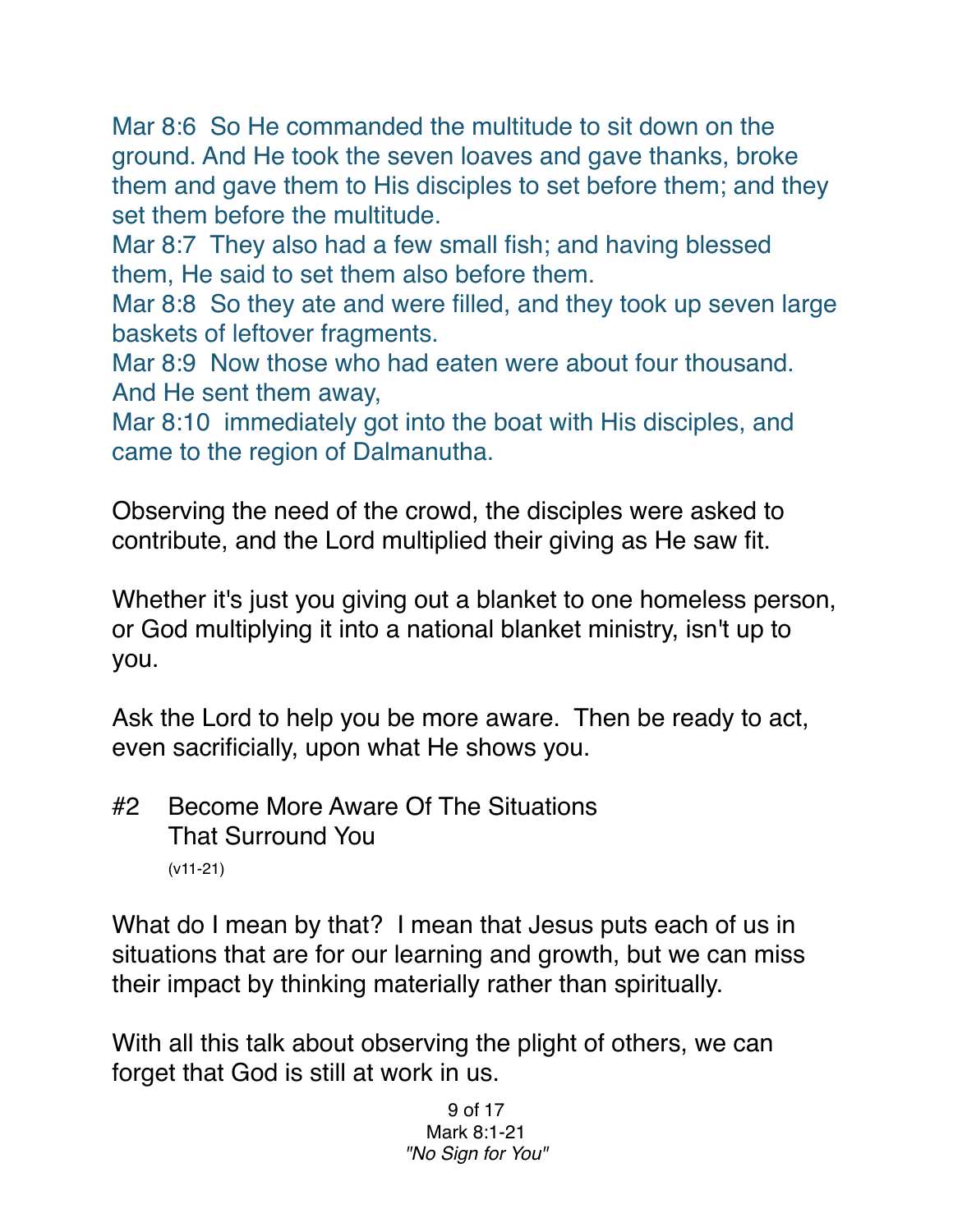We are His work in progress, and that means the situations that surround us are designed, or at least utilized, by Him to chisel and hammer away, making us more like Jesus.

You'll see what I mean when we get to the disciples, but first we see the vicious verbal attack of some Pharisees.

Mar 8:11 Then the Pharisees came out and began to dispute with Him, seeking from Him a sign from heaven, testing Him.

We immediately think, "Guys, Jesus has been doing tons of things that prove He is the Messiah."

True; but they were demanding a "sign from Heaven." They wanted some kind of independent verification in the heavens; maybe the sun standing still, as it did for Joshua during the conquest of the Promised Land.

I guess they had forgotten God speaking from Heaven, at Jesus' baptism, saying, "This is My beloved Son, in Whom I am well pleased." That was pretty dramatic, and very direct.

Seeing isn't believing. John, in his Gospel, said that if all the things Jesus did were recorded in books, the world would not be big enough to house the library that would be required.

Signs do not produce faith. They only produce a craving for more signs. Faith comes by hearing, and hearing by the Word of God (Rom 10:17). How does your faith grow? Not by seeing miracles, but by studying the Word.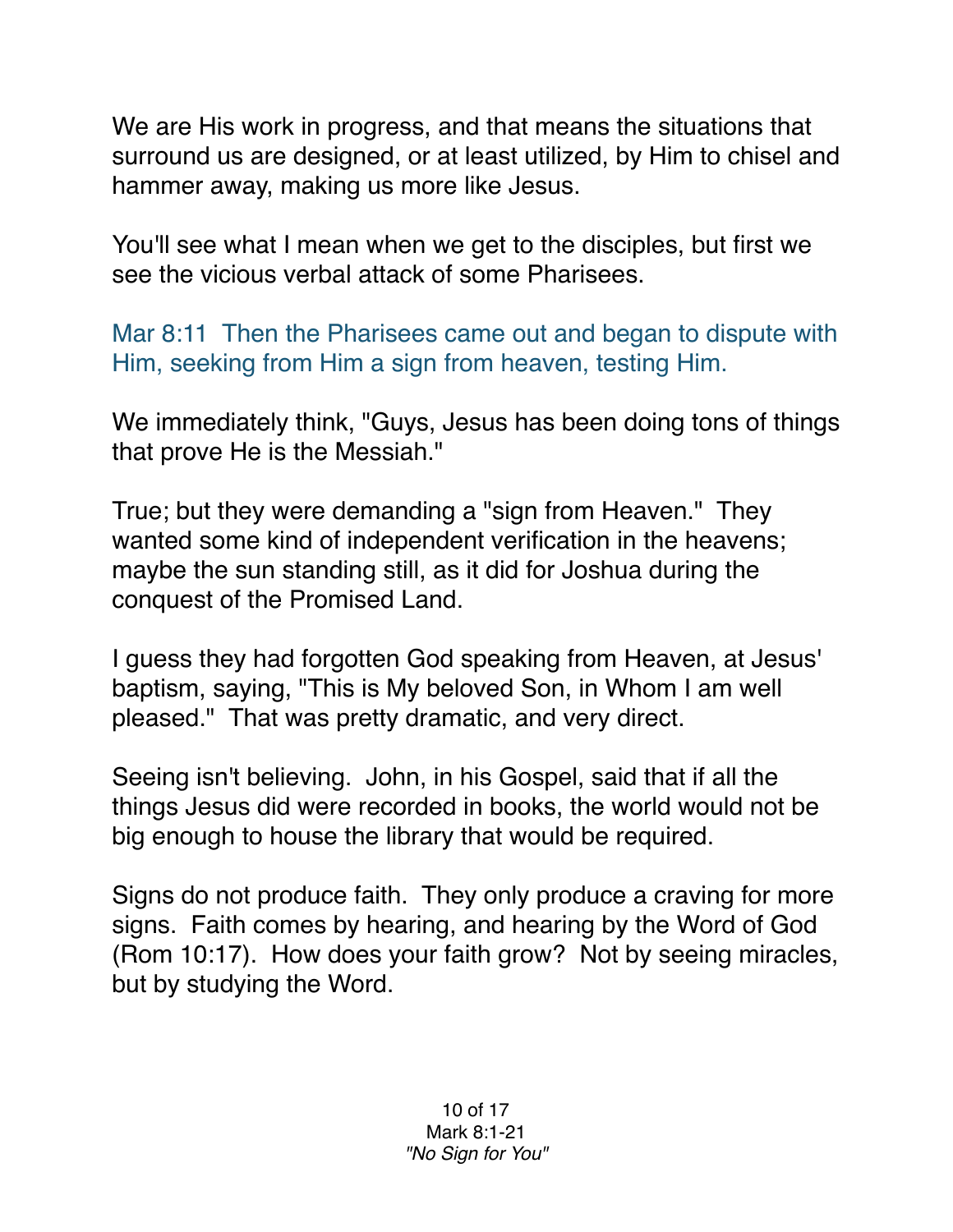"Testing Him" means *tempting Him*. This was similar to the devil's tempting of Jesus in the wilderness, where He asked Him to put His miraculous power on display.

In essence, they were demanding that Jesus do a sign at their command. They were looking for a Messiah who would do their bidding, using His power in the ways they could control.

They were looking for a genie who would grant them their every wish.

Mar 8:12 But He sighed deeply in His spirit, and said, "Why does this generation seek a sign? Assuredly, I say to you, no sign shall be given to this generation."

"No sign" means not the kind of sign that they were asking for. He had done plenty of things, and He would do more - including raising the dead and rising from the dead.

In fact, in Matthew's account of this same dispute, he records Jesus as saying, "except the sign of the prophet Jonah," referring to His future resurrection from the dead.

God's "sign" is Jesus - His life, death, and resurrection - just as it is recorded for us in the Bible. The human race doesn't need anything else. Indeed, there is no other way to be saved - no other name but that of Jesus. The Gospel is the power of God unto salvation.

Mar 8:13 And He left them, and getting into the boat again, departed to the other side.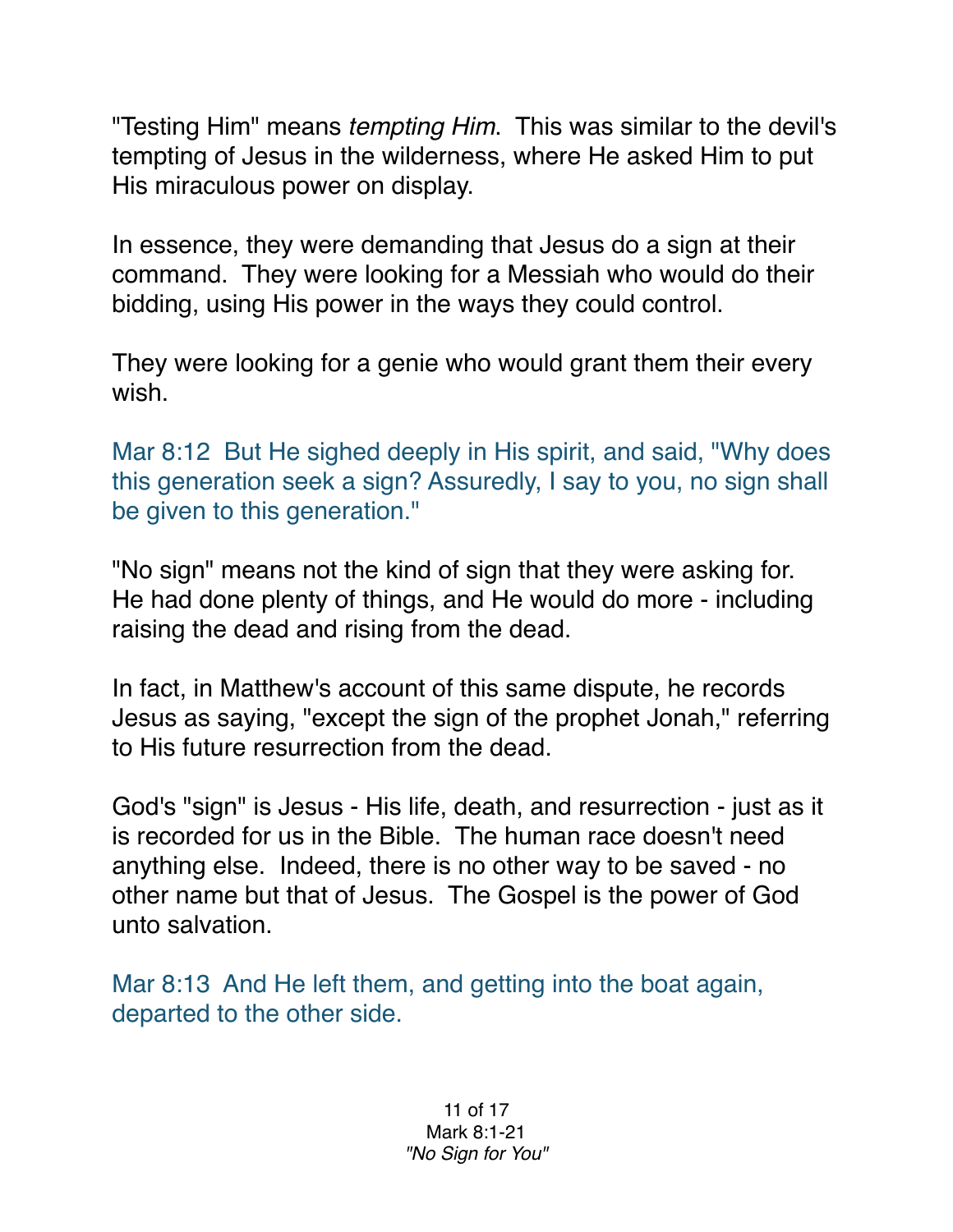Have you heard of the Jesus Boat? It's an ancient fishing vessel from the first century AD, discovered in 1986 on the north-west shore of the Sea of Galilee in Israel.

The remains of the boat, 27 feet long, 7.5 feet wide, first appeared during a drought, when the waters of the Sea (which is actually a great fresh-water lake) receded.

There is no evidence connecting the boat to Jesus or His disciples. He did have a boat, undoubtedly just like that one, that was pressed into service as His water taxi.

You never know how the Lord can use your stuff to serve the Gospel. When I first got saved, one of the popular Christian financial advisers coined the term, "ministering currency." Anything you owned could become a currency that ministered the Gospel. Your car could - with a bumper sticker. Your clothes could - with Christian symbols on your tie, for example.

There's a fine line between witness and weird. You've seen cars, and vans, for example, covered in stickers. Probably overkill. But why not at least have something on your car, to use it to minister? I mean, the dealership has it's advertising on your car, so it must be effective.

I wonder if they gave that boat a name? Like today - a clever name, written on the stern? See if you can come up with an appropriate name - something better than the Jesus Boat.

Mar 8:14 Now the disciples had forgotten to take bread, and they did not have more than one loaf with them in the boat.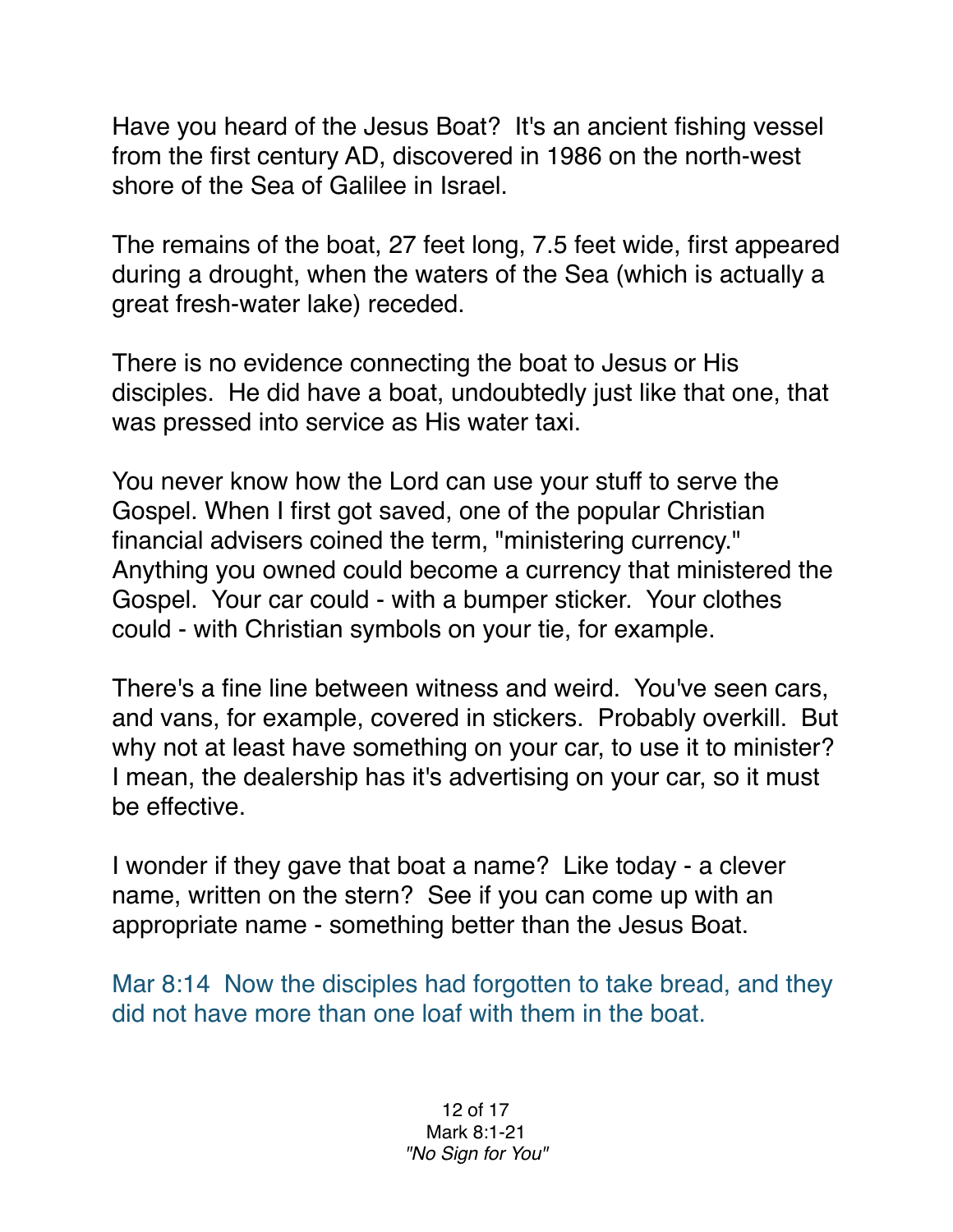It seems that the disciples had individual, assigned duties to perform in support of their itinerant ministry. We know, for sure, that Judas kept the money bag.

There must have been some confusion about who was supposed to buy the groceries that day, so they ended up on the boat with a single loaf. They would need to buy more bread.

Mar 8:15 Then He charged them, saying, "Take heed, beware of the leaven of the Pharisees and the leaven of Herod."

Jesus was using their everyday situation, their need to buy bread, to teach them a valuable lesson. If there were such a thing, His disciples should avoid buying bread from the bakeries of the Pharisees or the Herodians.

Of course, there were no such bakeries; this was a totally spiritual lesson.

I'm not sure how much choice there was in breads in the first century. Today, it's crazy how many different loaves there are to choose from.

Jesus compared the teachings of the Pharisees and Herod to "leaven," which is yeast. We like yeast; but in the Bible, it is a symbol of sin, in that it works secretly to corrupt what starts out pure.

The idea was that they should desire the unleavened, or pure, teaching of the Word, not the Word *plus* the teachings of these others. Added teachings puff up the Word, corrupting it.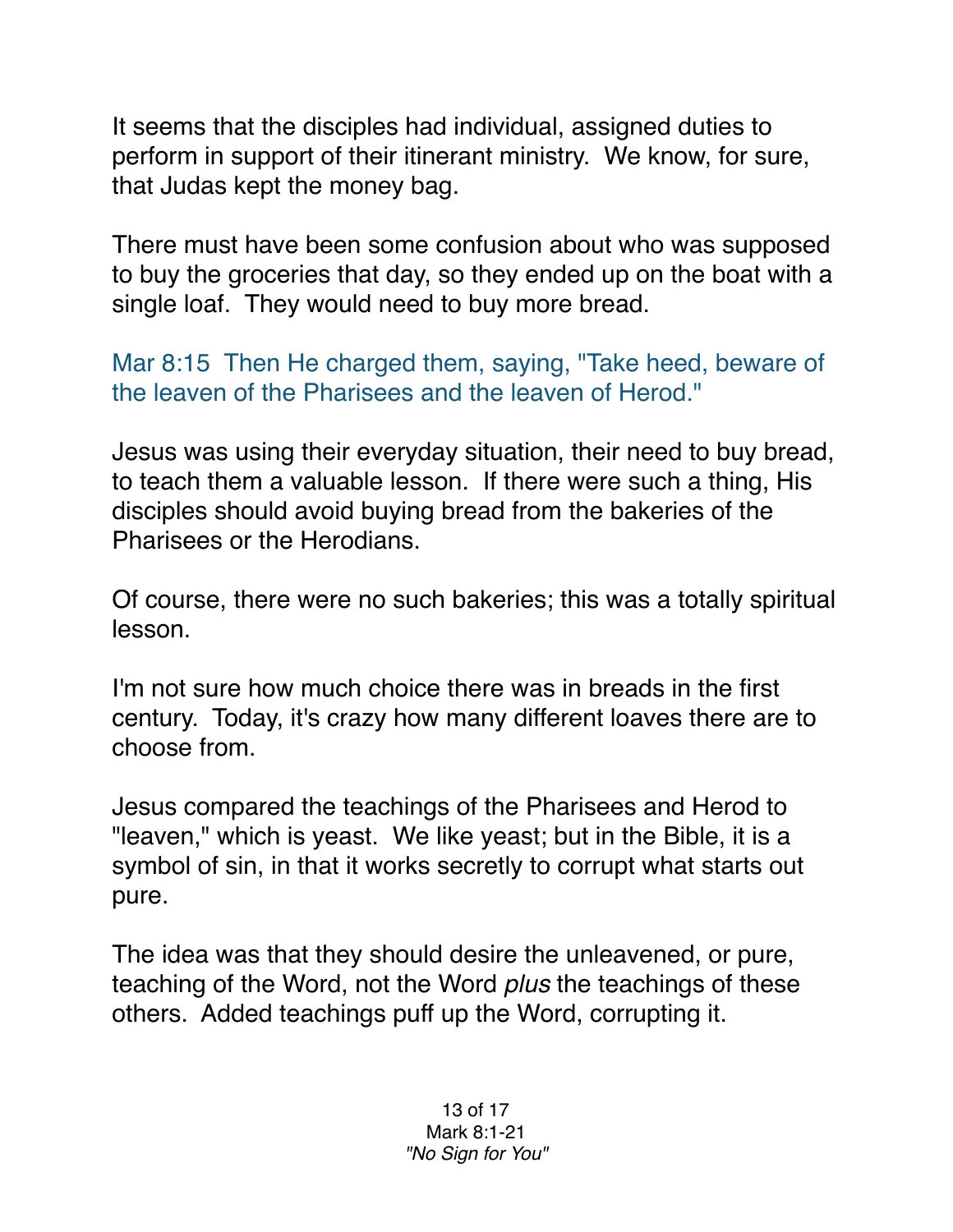- The leaven of the Pharisees, by the way, could all be categorized as legalism. Legalism is the belief you can be right with God by your outward performance of rites and rituals, most of which were added to the Scriptures by the interpretation of rabbis, and which took precedence over the Scripture.
- Many scholars believe that the Herodians looked to Herod as a messiah, a savior of sorts who would put the Jewish land in favor with the Roman Empire and bring blessings to them. You might compare them with those who think that government, not God, is most important.

Mar 8:16 And they reasoned among themselves, saying, "It is because we have no bread."

They knew there was something to grasp, some lesson, but they couldn't quite get to it. Epic fail to understand Jesus.

Mar 8:17 But Jesus, being aware of it, said to them, "Why do you reason because you have no bread? Do you not yet perceive nor understand? Is your heart still hardened?

It wasn't about the bread. It never is. It's about what we can learn *in* or *from* the situation we find ourselves in. Jesus uses material things to teach spiritual lessons.

Their hearts were not "hardened" by sin, or by disobedience. "Hardened" here means things were not penetrating their hearts because they were thinking too much about material things, and not enough about spiritual things.

Living in a material world, they were material guys.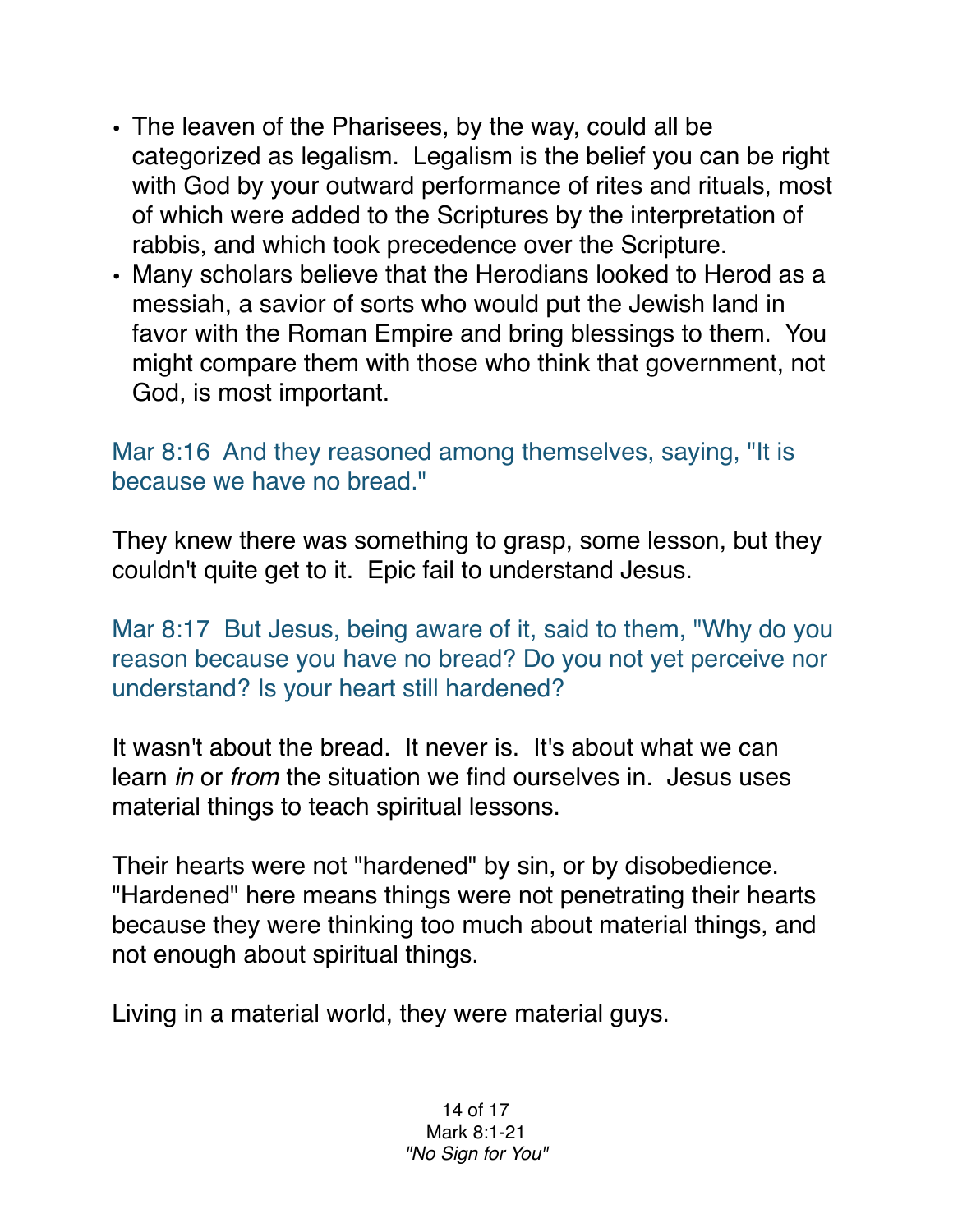Mar 8:18 Having eyes, do you not see? And having ears, do you not hear? And do you not remember?

I think what Jesus was trying to communicate is that you must look beyond your immediate situation, knowing God is prepping you for eternity, and listen for the Holy Spirit to speak to your heart. This spiritual perception is aided by "remembering" previous lessons.

Mar 8:19 When I broke the five loaves for the five thousand, how many baskets full of fragments did you take up?" They said to Him, "Twelve." Mar 8:20 "Also, when I broke the seven for the four thousand, how many large baskets full of fragments did you take up?" And

they said, "Seven."

If they had "remembered," they could not have come to the conclusion, not in a million years, that Jesus was talking about who they should, or should not, buy bread from.

He had multiplied five loaves, then seven loaves, and they had taken up leftovers. He could certainly multiply one loaf if necessary.

Mar 8:21 So He said to them, "How is it you do not understand?"

This can be read more like, "try to understand." Now that they knew He was talking spiritually, using figurative language, they should try to understand.

Anytime you're in a struggle, stop, and "try to understand" what is going on spiritually.